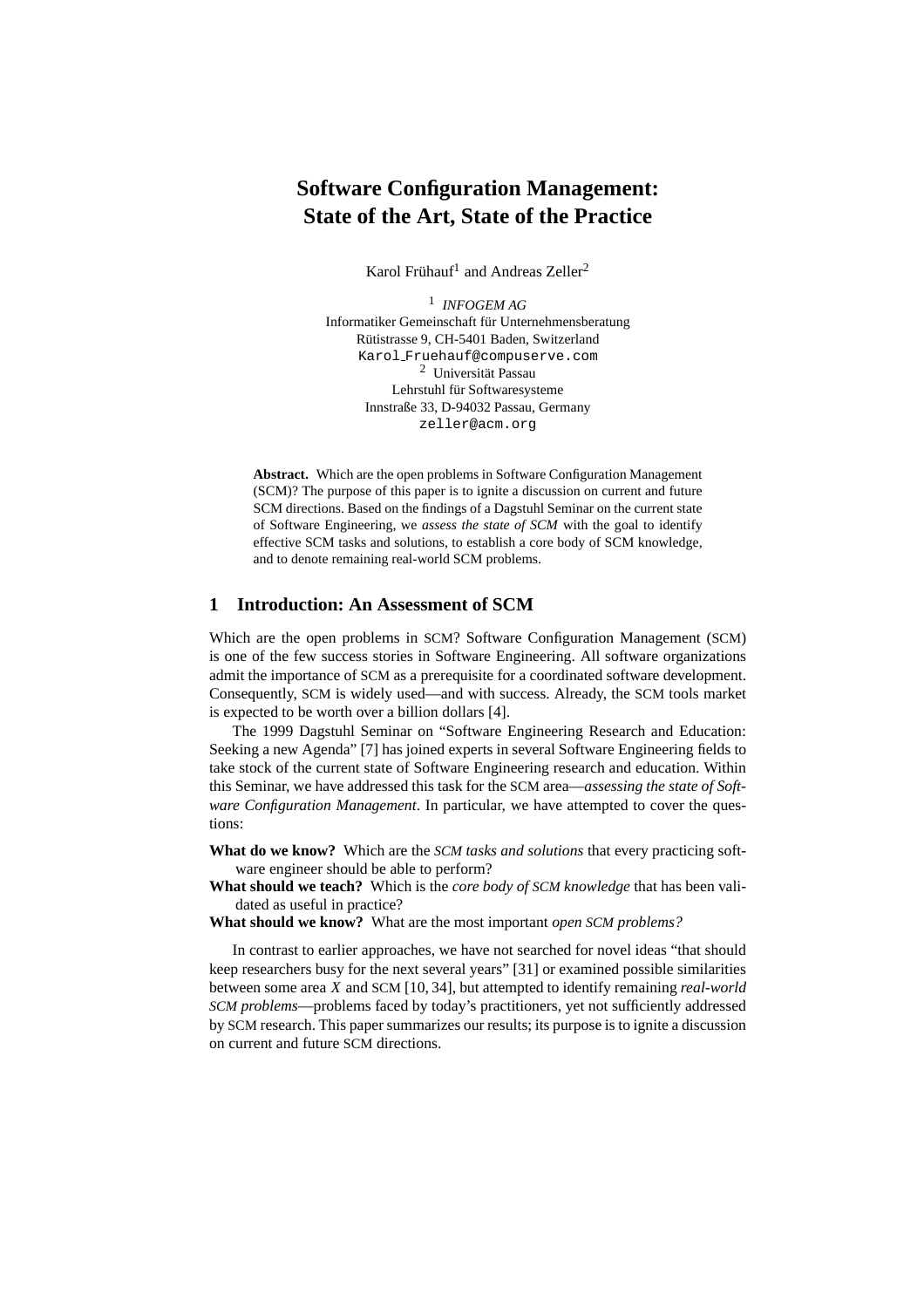

**Fig. 1.** SCM Functionality Areas (after Dart [6])

# **2 Assessing SCM Solutions**

In this paper, we have focused on those SCM solutions that are provided or supported by some automated SCM tool or system, be it a research prototype or a full-fledged commercial system. (This is just a matter of economy; if some solution has only been proposed, but never realized, we will not regard it here.) Note that we do not consider SCM organisational matters. The reason is not their irrelevance; in fact we are convinced that SCM work procedures need to be defined in an organisation before any SCM tool can be selected (which will of course backfire on the work procedures). The difficulty is that as every organisation has its own flavour of work procedures, there is no such thing as a solution.

Relying on Dart's survey [6], the functionality of SCM systems can be grouped into two major *functionality areas,* as shown in Figure 1.<sup>1</sup> The *team-centered* functionality areas deal with the *technical aspects* of SCM:

**Components.** Identify, classify, store and access the components that form the product. **Structure.** Represent the architecture of the product.

**Construction.** Support the construction of the product and its artifacts.

**Team.** Enable a project team to develop and maintain a family of products.

<sup>1</sup> Areas in *italic* are areas not covered in [6] that are now considered part of SCM.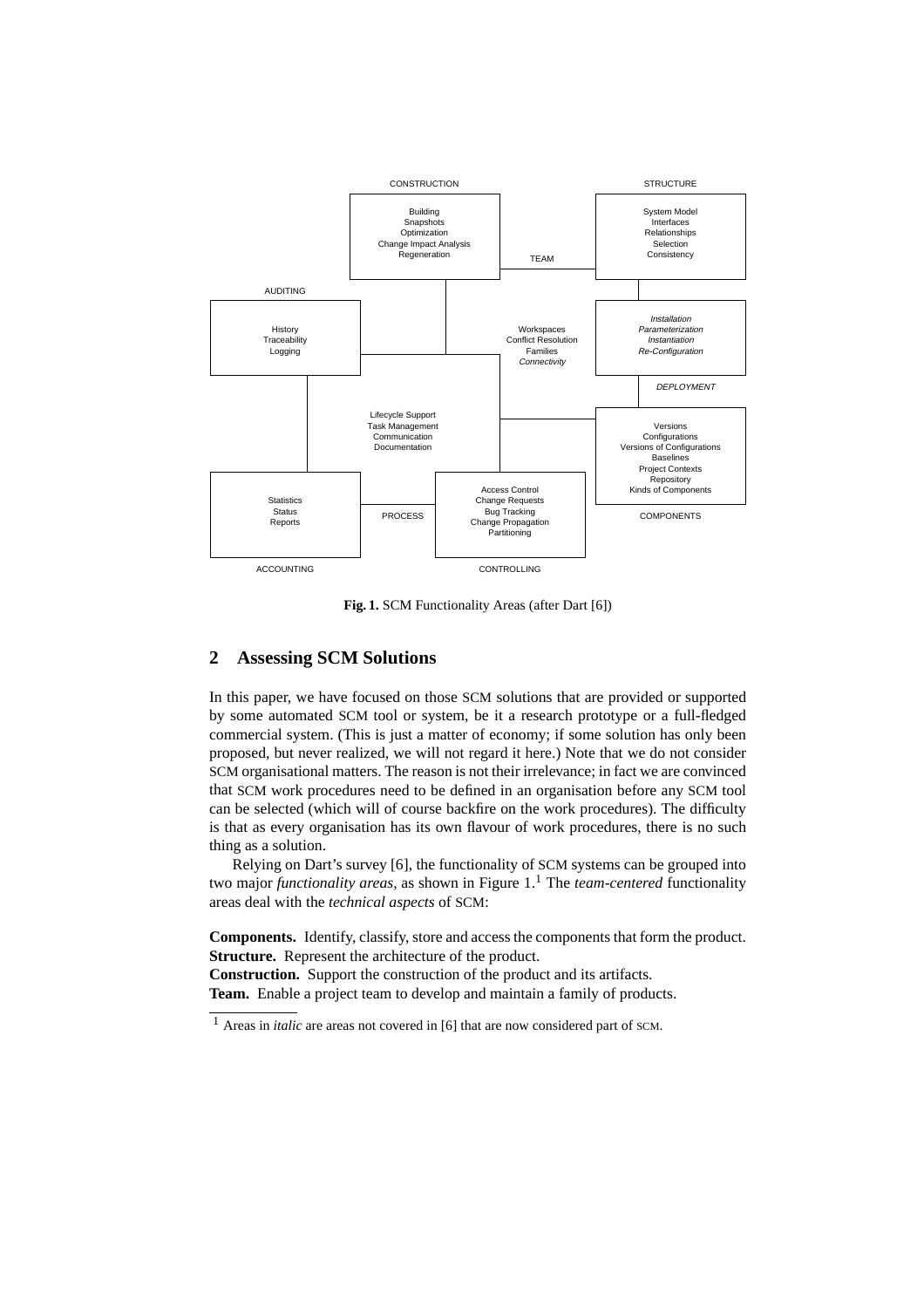**Deployment.** Support the remote installation and maintenance of the product.

In contrast to the team-centered areas, the *process-centered* functionality areas cover management issues:

**Auditing.** Keep an audit trail of the product and its process. **Accounting.** Gather statistics about the product and its process. **Controlling.** Control how and when changes are made. **Process.** Support the management of how the product evolves.

For each of these areas, we shall discuss the state of the art, assessing available and proposed SCM *solutions*—means that solve specific SCM tasks. Following the *assessment categories* as elaborated at the Dagstuhl seminar [7], each SCM solution is ranked according to five categories:

- **Effectiveness.** How well does the solution work? This considers factors such as how much of the task it covers and how good a solution it is to the problem posed by accomplishing the task. Ratings are
	- **–** *high* (the solution is very effective),
	- **–** *medium* (the solution is somewhat effective), and
	- **–** *low* (the solution is hardly effective at all).
- **Affordability.** The extent to which a typical software development organization can afford to perform the solution. (Note that it may be that a solution is high cost, but that an organization cannot afford not to use it.) Ratings are
	- **–** *high* (the solution is very affordable),
	- **–** *medium* (the solution is somewhat affordable), and
	- **–** *low* (the solution requires relatively high investment).
- **Teachability.** The extent to which the solution can be taught in a university, including the body of knowledge that must be conveyed to students and how well we understand how to convey that body of knowledge. Ratings are
	- **–** *high* (we know how to teach the solution very well),
	- **–** *medium* (we know how to teach the solution to some extent), and
	- **–** *low* (we do not really know how to teach the solution).

**Use in Practice.** The class of users who have adopted the solution:

- **–** *laboratory users* (LU) researchers developing prototypes and models,
- **–** *innovators* (IN) willing to use early prototypes of the solution,
- **–** *early adopters* (EA) willing to use advanced prototypes
- **–** *early majority* (EM) willing to be the first users of industrial-quality versions of the solution
- **–** *late majority* (LM) not willing to use the solution until there is considerable industrial experience with it.

**Research Potential.** The extent to which further research is supposed to increase effectiveness, affordability, teachability, or use in practice. Ratings are

- **–** *high* (major breakthroughs can be expected),
- **–** *medium* (substantial improvements are likely), and
- **–** *low* (details may be improved).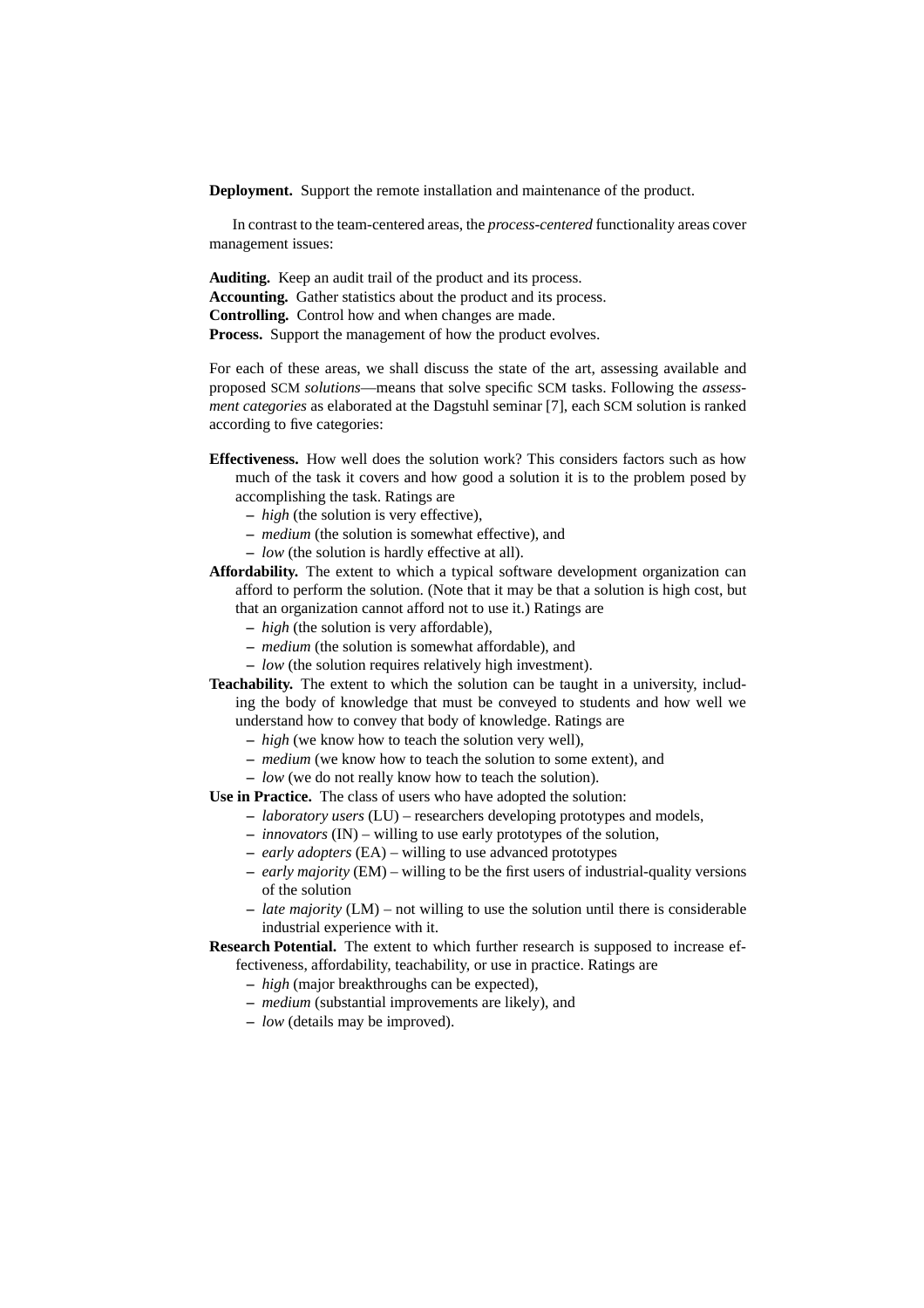## **3 SCM Team Tasks and Solutions**

We begin with a discussion of the solutions available in the team functionality area; Table 1 on the next page summarizes our findings.

#### **3.1 Team**

The notion of a *workspace* that isolates a developer from other's work is crucial to SCM. Generally, workspaces should provide their own structure, states for the configuration items and configurations, and access rights for the different functions in the project [14]. The extent to which these requirements are met systems varies from file-based checkin/checkout mechanisms as in RCS [28] over virtual file systems as in CLEARCASE [18] or in *n*-DFS [13] to database-supported workspaces in ADELE [9].

However, since every SCM system provides means to generate, propagate, and apply changes, every SCM system allows to *simulate* workspaces—even if the "workspace" is but a developer's private directory or a branch in the version graph. This problem is thus considered solved.

With an uncontrolled propagation of changes, the chances for two or more people's changes interfering with each other are high; this leads to *conflicts*that must be resolved. This *merging* of changes is still manual work. Textual merging is considered too unsafe for many environments; the effectiveness of syntactic merging [33, 3] and semantic merging [16, 2] has not yet been validated. Any solutions that ease the pain of manual conflict resolution are likely to save valuable developer time; here is still work to do.

A group working together needs *connectivity* to propagate changes. Given a small group with good interconnection, a central repository suffices for all project sizes. Things get more difficult for multi-site, multi-organization software developments (socalled *virtual software corporations*). Here, local copies of shared resources must be replicated and cached; remote access must be designed such that cooperation is possible while avoiding total project disclosure. Although several commercial SCM tools such as CLEARCASE [18] offer support for wide-area connectivity, the area remains subject to further research.

### **3.2 Components**

Managing the history of individual components is a well-understood SCM task. Tools like SCCS [25] and RCS [28] are being used for more than two decades now. Efficient means to store and retrieve huge amounts of versions in a *repository* are available and have been thoroughly validated [17]. *Identifying* and reconstructing a configuration by means of its components or changes applied to a baseline is a task easily solved with all available SCM tools. SCM at the component level may well be the SCM area that is best understood of all.

### **3.3 Structure**

*Versioning* of structures, i.e. systems of related components, is still not completely solved. Let us start with the inventory of components—the *system model*. Most SCM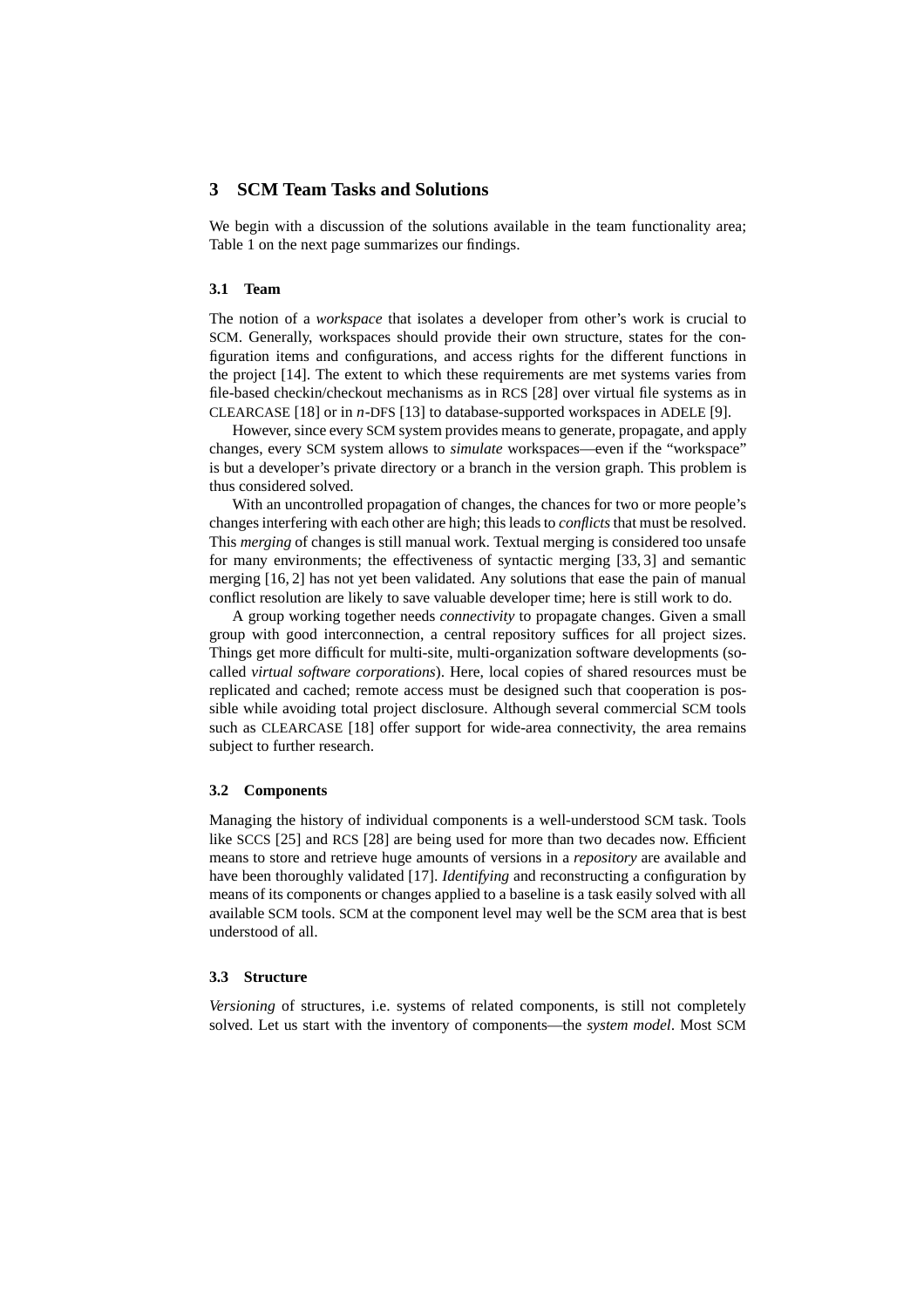| <b>SCM</b> Tasks                                        | Effectiveness | Affordability | Teachability | Practical Usage | Research Potential |
|---------------------------------------------------------|---------------|---------------|--------------|-----------------|--------------------|
| <b>Team</b>                                             |               |               |              |                 |                    |
| Workspaces (individuals, groups)                        | high          | high          | high         | LM              | low                |
| - Conflict resolution (parallel work as the rule,       | low           | low           | med?         | IN              | high               |
| automated merging)                                      |               |               |              |                 |                    |
| - Local area connectivity                               | high          | med           | high         | LM              | low                |
| - Wide area connectivity (remote access, replication,   | med           | med           | med          | EA              | med                |
| caching)                                                |               |               |              |                 |                    |
| <b>Components</b>                                       |               |               |              |                 |                    |
| - Version management for components (revisions,         | high          |               | high high    | LM              | low                |
| branches, checkout/checkin, identification)             |               |               |              |                 |                    |
| - Repository (storage issues, deltas)                   | high          | high          | high         | LM              | low                |
| Configurations (baselines, parts lists, identification) | high          | high          | high         | LM              | low                |
| <b>Structure</b>                                        |               |               |              |                 |                    |
| - System model (interfaces, relationships)              | med?          | low           | low          | LU              | med                |
| - Version management for structures (renaming,          | med           | high          | high         | EA              | med                |
| reorganization, retiring of subsystems with whole       |               |               |              |                 |                    |
| history)                                                |               |               |              |                 |                    |
| - Selection (baselines plus change sets, generic        | high          | high          | high         | EM              | low                |
| configurations)                                         |               |               |              |                 |                    |
| - <i>Consistency</i> (compatible versions)              | med?          | low           | low          | LU              | med                |
| Construction                                            |               |               |              |                 |                    |
| - Building (snapshots, optimization, dependencies)      | high          | high          | high         | LM              | low                |
| - Regeneration (integrated with SCM)                    | high          | med           | med          | $_{\rm IN}$     | med                |
| <b>Deployment</b>                                       |               |               |              |                 |                    |
| - Replication (on a medium)                             | high          | high          | high         | LM              | low                |
| - <i>Installation</i> (in a consistent manner)          | med           | med           | low          | EM              | high               |
| - Parameterization (customizing)                        | med           | med           | low          | IN              | med                |
| - <i>Instantiation</i> (running)                        | med           | med           | low          | IN              | med                |
| - Reconfiguration (dynamically)                         | low           | low           | low          | IN              | high               |

Ranking of SCM Solutions

**Table 1.** SCM Team Tasks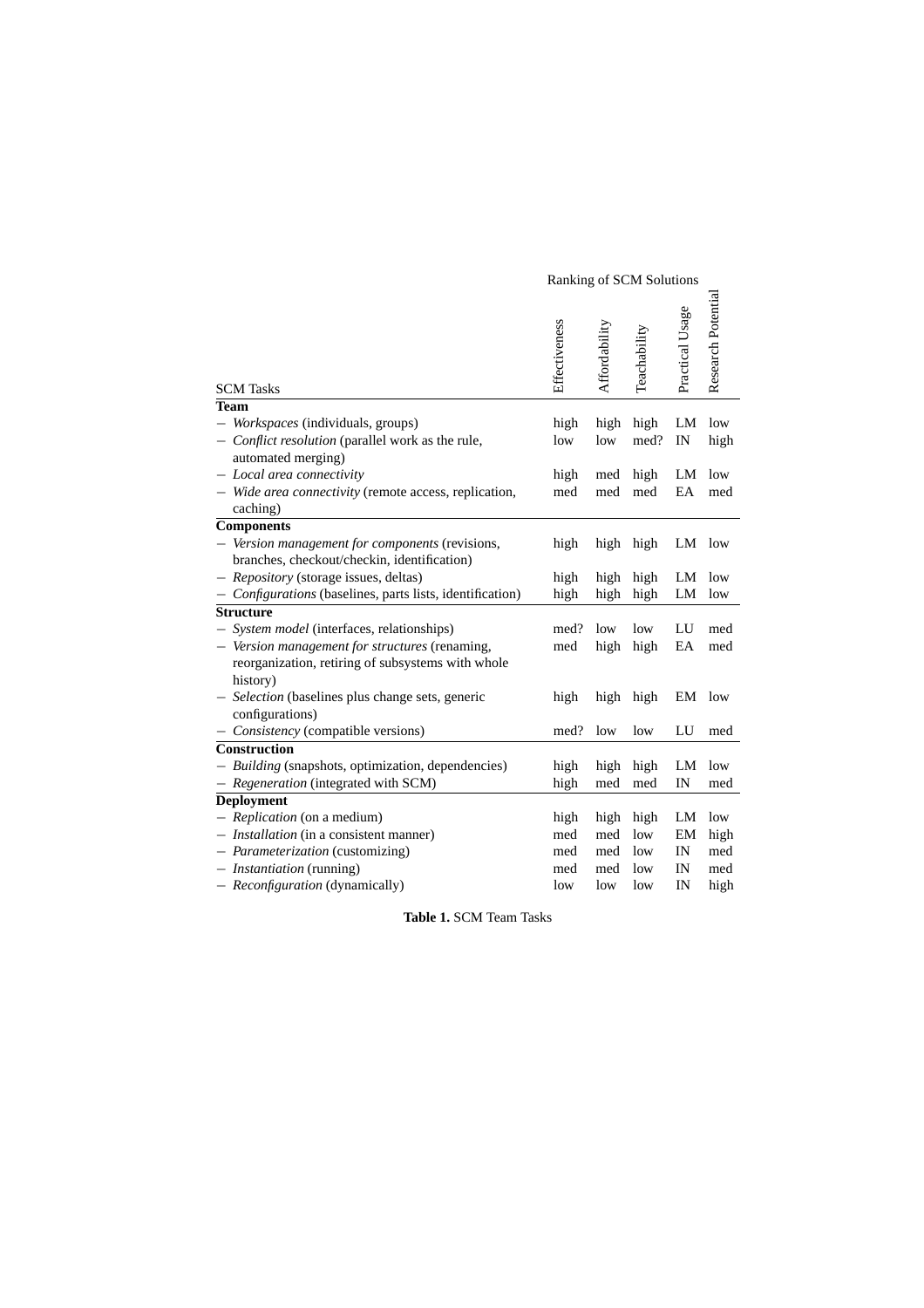systems do not go beyond simple part lists; relationships and interfaces are barely supported, let alone versioned. (Exception to this rule are *build dependencies,* as discussed in Section 3.4.) The extent to which system modeling is part of SCM is still being discussed [32].

Although several commercial SCM systems and even free tools like CVS [1] allow decent versioning of file hierarchies, issues like renaming or reorganizing structures are still not handled in a fully satisfying manner.

All SCM systems offer methods to *select* specific configurations; the range goes from tags as in RCS or CVS to elaborated rules as in CLEARCASE [18] or ADELE [9]. The organization of versions (or changes) within an SCM system, the *version model*, has considerable impact on the way users interact with an SCM system [5]. Although it has been shown that all existing versioning models can be unified to applying constrained changes [37], the quest for user-friendly and intuitive SCM interaction continues.

A still open problem is how to identify and denote consistent configurations in presence of multiple variants. So far, systems like ICE [36] or CMA [24] are confined to lab use only. On the other hand, one must ask whether variability at construction time—that is, permanent variants—is still an SCM issue. In general, product variability is best handled *by the product and within the product*. The more we design for change, the more we abstract from system issues, the less variability we have at construction time, and the more variability we have at run time. Although consistency issues may rise again within the scope of *dynamic reconfiguration* (see Section 3.5), efforts spent in variability may thus better be directed towards software design.

#### **3.4 Construction**

The SCM task of building products can be summarized as "MAKE rules". Virtually every software product is built using MAKE [12] or one of its numerous descendants. Significant improvements on the original MAKE include smart recompilation [29], parallel and distributed building [27], automatic dependency tracking [18], or caching of derived versions [18]. All of these are widely used today, and it is difficult to see room for further improvements.

A more important problem is the traditional distinction between construction tools (i.e. MAKE) and SCM tools (i.e. RCS), as this separation hampers the *regeneration* of derived files. A notable exception and an example of good integration is the build facility integrated in CLEARCASE [18].

#### **3.5 Deployment**

Deployment is a new field of SCM, traditionally subsumed under "maintenance". According to Heimbigner and Wolf [15], deployment encompasses *installation, parameterization, instantiation,* and *reconfiguration;* ISO 9000-3 also lists *replication.*

*Replication* means to make sure that the intended configuration is correctly and completely copied on the medium chosen for delivery. Copying from master to an EPROM, preparing a package with CD and paper documents, and putting the files to an area from where they are electronically transferred to the customer site are all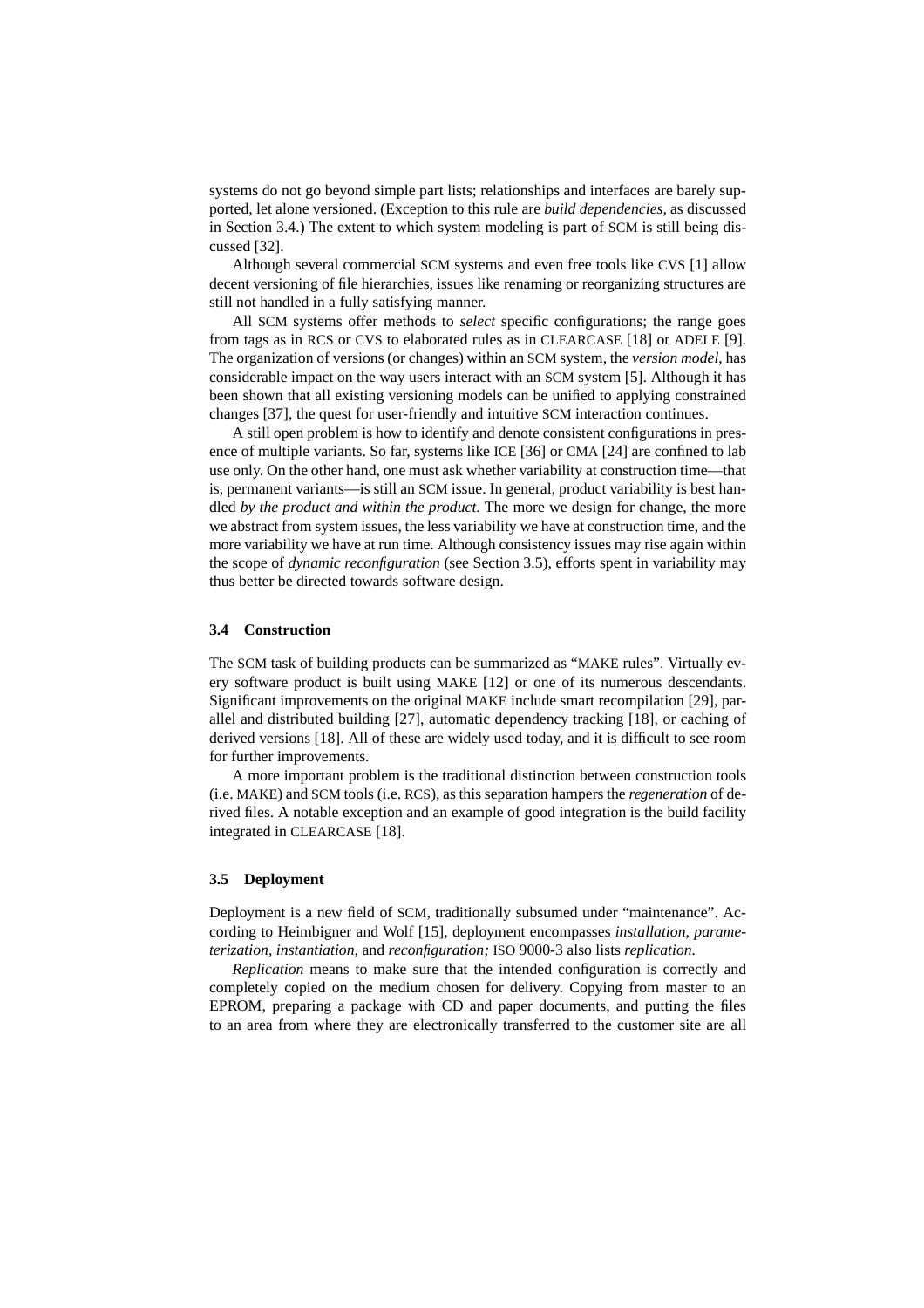techniques for replication. This is evidently a topic for process engineering in an organization. The main challenge is to define (and apply) it as a process with self-check so that the mistakes can be detected before delivery. We cannot see research opportunities in this area.

*Installation* is the task of transferring the product to the user. Basic installation is easy—a set of files is copied to places reachable by users. But this task becomes the more difficult the more the product depends on other products, maybe in specific versions. Managing these dependencies and denoting consistency is only partially solved today; the more applications depend on each other, the more the need for installation support will increase.

*Parameterization* is the task of adapting the product to the user's context—a task either done on site (by the user) or in the factory (especially when hardware is part of the delivery). Parameterization is traditionally carried out by customization files and environment variables; more recently. tools like GNU AUTOCONF [19] are used to determine system properties automatically. In future, such checks will be increasingly carried out at run time and will thus need system support; the Windows registry is a yet rudimentary form of such capabilities.

*Instantiation* is the task of starting the product into execution. This is trivial (and solved) for simple, monolithic applications, but becomes a challenge as soon as multiple components interact with each other; trading services like the ones specified for CORBA [22] can serve as base for determining a consistent configuration.

*Reconfiguration* means adapting the product to new requirements while it is executing. This includes all decisions made during installation, parameterization, and instantiation, and may also mean that the product entirely re-creates and replaces itself. This problem is well-understood when speaking of isolated applications: uploading software releases dynamically to space probes or telecommunication switches is common usage. However, dynamic reconfiguration will gain even more importance as more and more software products interact with each other for an undetermined time. The challenge for SCM is to see how far classical SCM concepts can be applied dynamically.

Our observation is that the aspects of deployment are considered late in the life cycle of a software product, usually after the software is finished and somebody discovers that it has to be shipped to the customer site. Very few requirements specifications contain paragraphs for requirements on deployment issues. Most software producers can improve in this area; complex software systems offer new research issues.

### **4 SCM Process Tasks and Solutions**

Let us now turn to the process functionality area. Our findings are summarized in Table 2 on the following page.

### **4.1 Process**

How far should the SCM system support the user's lifecycle model and their organization's policies? Although every SCM system comes with a built-in process in the small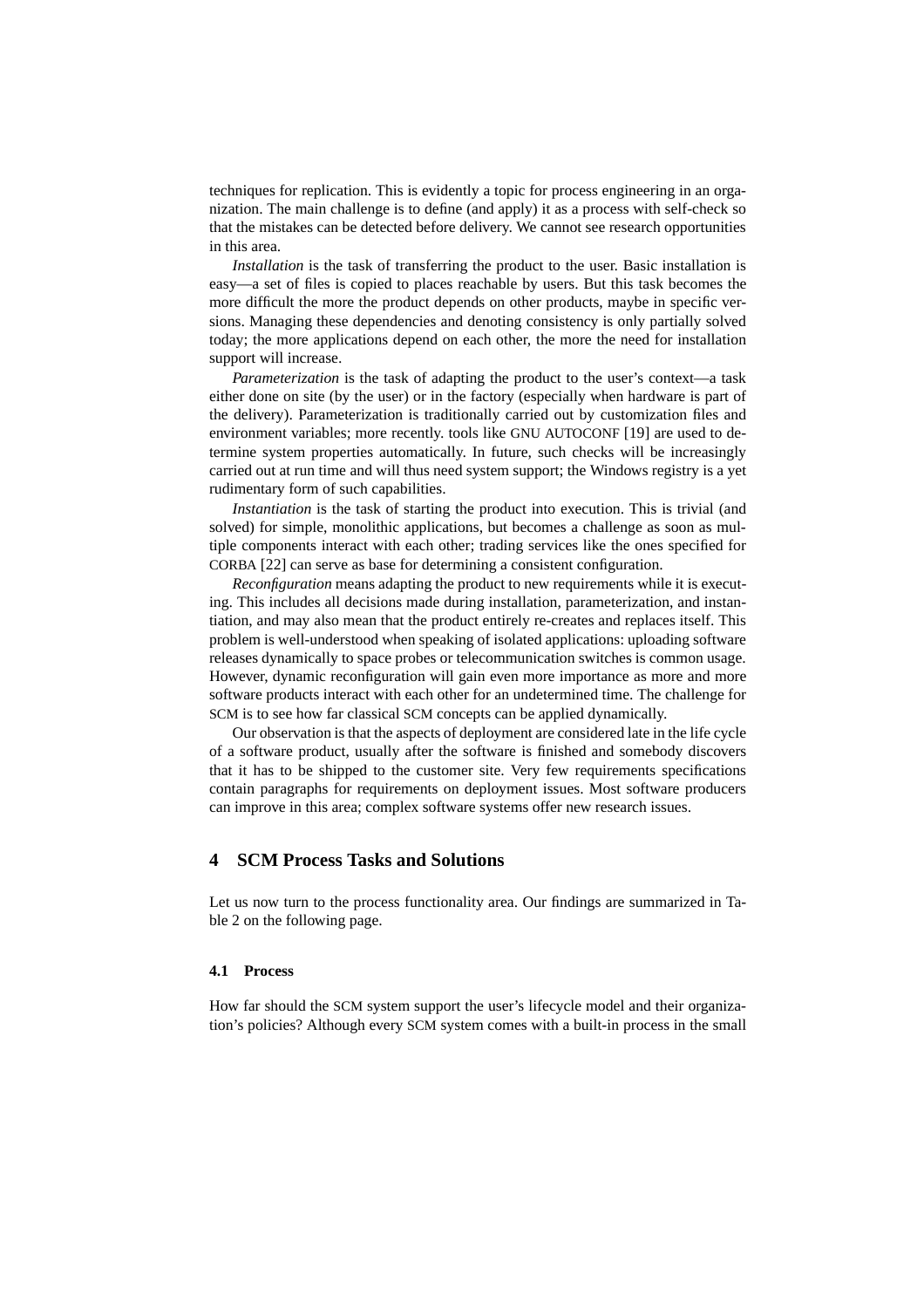Ranking of SCM Solutions

| <b>SCM</b> Tasks                                 | Effectiveness | Affordability | Teachability | Practical Usage | Research Potential |
|--------------------------------------------------|---------------|---------------|--------------|-----------------|--------------------|
| <b>Process</b>                                   |               |               |              |                 |                    |
| - <i>Lifecycle Support</i> (process enforcement) | low?          | low           | med          | LU              | med                |
| - Task management (identify current and pending  | med           | high          | high         | EM              | low                |
| activities)                                      |               |               |              |                 |                    |
| - <i>Communication</i> (relevant events)         | high          | high          | high         | IN              | low                |
| <b>Auditing</b> (history, traceability, logging) |               |               |              |                 |                    |
| - of individual items                            | high          | high          | high         | LM              | low                |
| - <i>of structures</i> (related documents)       | high?         | med?          | low          | LU              | med?               |
| <b>Accounting</b> (status, statistics, reports)  | high          | high          | high         | LM              | low                |
| Controlling                                      |               |               |              |                 |                    |
| - <i>Access control</i> (no unwarranted changes) | high          | high          | high         | EM              | low                |
| - <i>Change requests</i> (automatically)         | med           | high          | high         | EM              | low                |
| <i>Bug tracking</i> (automatically)              | high          | high          | med          | IN              | med                |
|                                                  |               |               |              |                 |                    |

**Table 2.** SCM Process Tasks

(i.e. checkin/checkout-cycle, long transactions, etc.), the degree to which large-scale processes are supported varies.

Our experience tells us that the big leap forward is the clear *definition* of software processes. Use of tools is beneficial only if they are really supportive; often they take the role of bureaucrats increasing the number of required interactions for the developers. Consequently, SCM systems that are too rigid in enforcing a process will be cursed by developers and reduce effectiveness. The distinction between support and discipline and thus the effectiveness of lifecycle support remains to be validated.

Rather than *enforcing* activities, more advanced SCM systems offer means to *track* current and pending activities. *Task management* is an area overlapping with (project) management. If tools are used it must be carefully decided which type of information is kept in the SCM tool and which in a project management tool. The interface is thin if the SCM system handles the states of the configuration items (and configurations) and this information is used by the (project) management for the progress control. Tight coupling of work activities with the state control of the work results leads to sluggish SCM systems.

Ultimate process support is achieved with automated *work flow systems*. These are not widely used (yet); their validation is a pending research topic. In practice, work flow is typically organized by informal communication. Most SCM systems support *triggers* that are associated with specific events—such as automatic notification by email whenever a change occurred. These *communication* features are well-understood, cheap and effective means for a simple work flow support [9].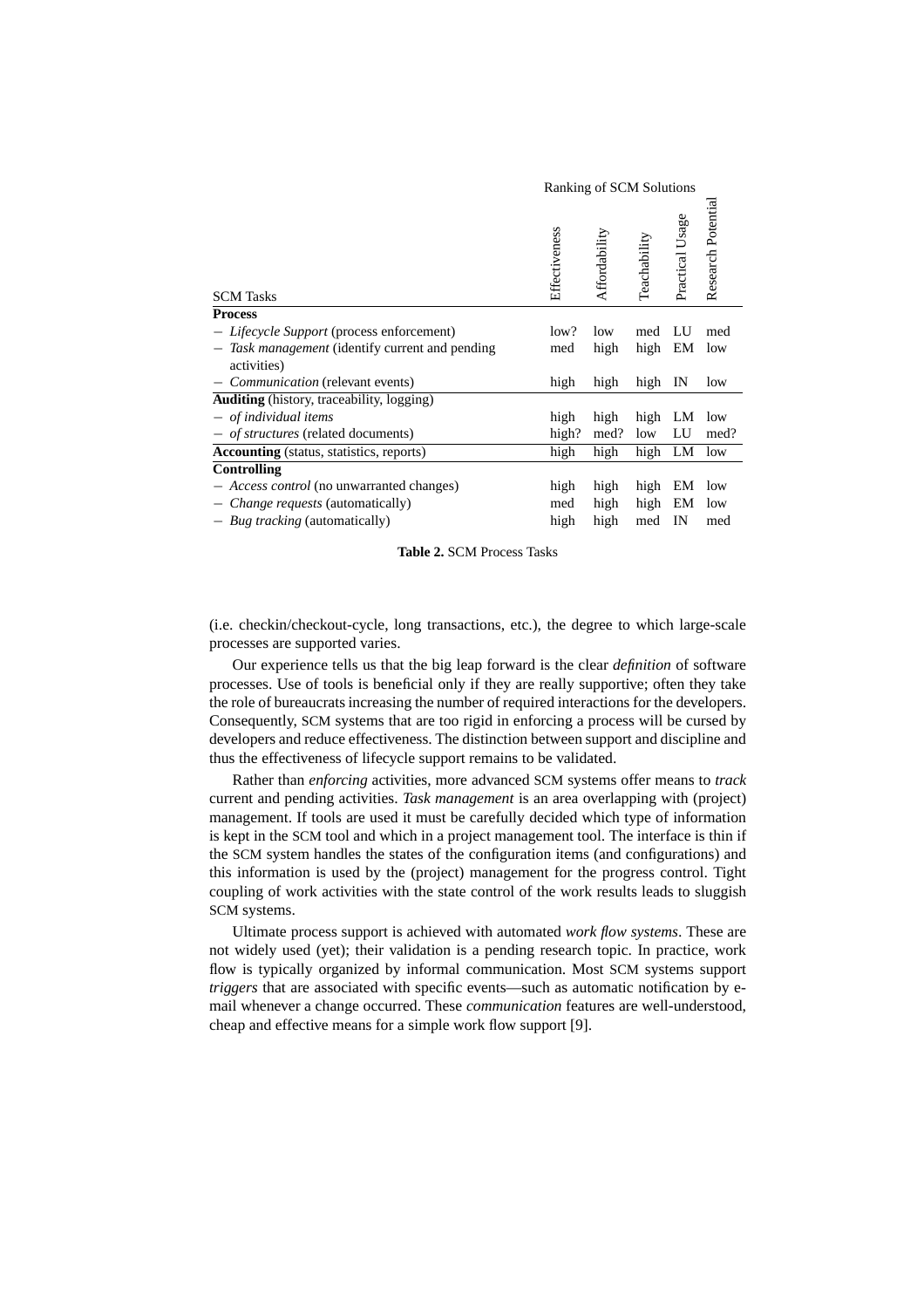#### **4.2 Auditing**

Every SCM system provides features to inquire the change history of specific configuration items; these features are mature and widely used. A yet unsolved problem is the traceability of *related documents:* How does one trace a change in implementation back to the design and back to the requirements? How is a change in the implementation related to a change in the documentation? Although *change-based versioning* or *activity-based SCM* [21] allows these changes to be associated with each other, there is still room for improvement here.

#### **4.3 Accounting**

*Accounting* facilities let users (and managers) inquire about the status of a product. SCM systems at least allow classifying components and versions according to specific properties (i.e. experimental, proposed, or stable); it may well be this simple tagging method is already sufficient. Again, we know of no research that has addressed pending problems in this area.

### **4.4 Controlling**

*Access control* is one of the fundamental principles of automated SCM. Every SCM system features some kind of access control, typically via *locks* (only one user at a time can edit a file). Several SCM systems also support *access control lists* (only specific users are allowed to do changes); others rely on the security features of the underlying repository. Access control is widely used; it has never been a SCM research topic.

Tracking of change requests and defect reports is at the heart of the maintenance process, starting as soon as independent testing begins. The process of handling these, especially responsibility for decisions and definition of records to be kept, determines the responsiveness of an organization on user needs. In small organizations, a simple Excel sheet will provide enough support; bigger organizations require an elaborated data base with dedicated queries.

Advanced SCM systems like LIFESPAN [35] offer an elaborated management of *change requests;* in fact, the whole development process is organized along the processing of change requests. Although the effectiveness of the process remains to be validated, improvements are more likely to come from SCM vendors than from SCM researchers.

An important SCM topic is the tracking of *product defects,* as it provides immediate insight on the current product quality. Bug-tracking tools frequently come as standalone tools, from the freely available GNATS [23] to elaborated commercial systems. However, the integration with SCM repositories as well as automated testing facilities still leaves to be desired—a challenge for SCM vendors and researchers.

### **5 Conclusion**

SCM is a mature discipline. It is mature in practice, as it is successfully used. And it is mature in research, since there is much to be taught—and not so much left to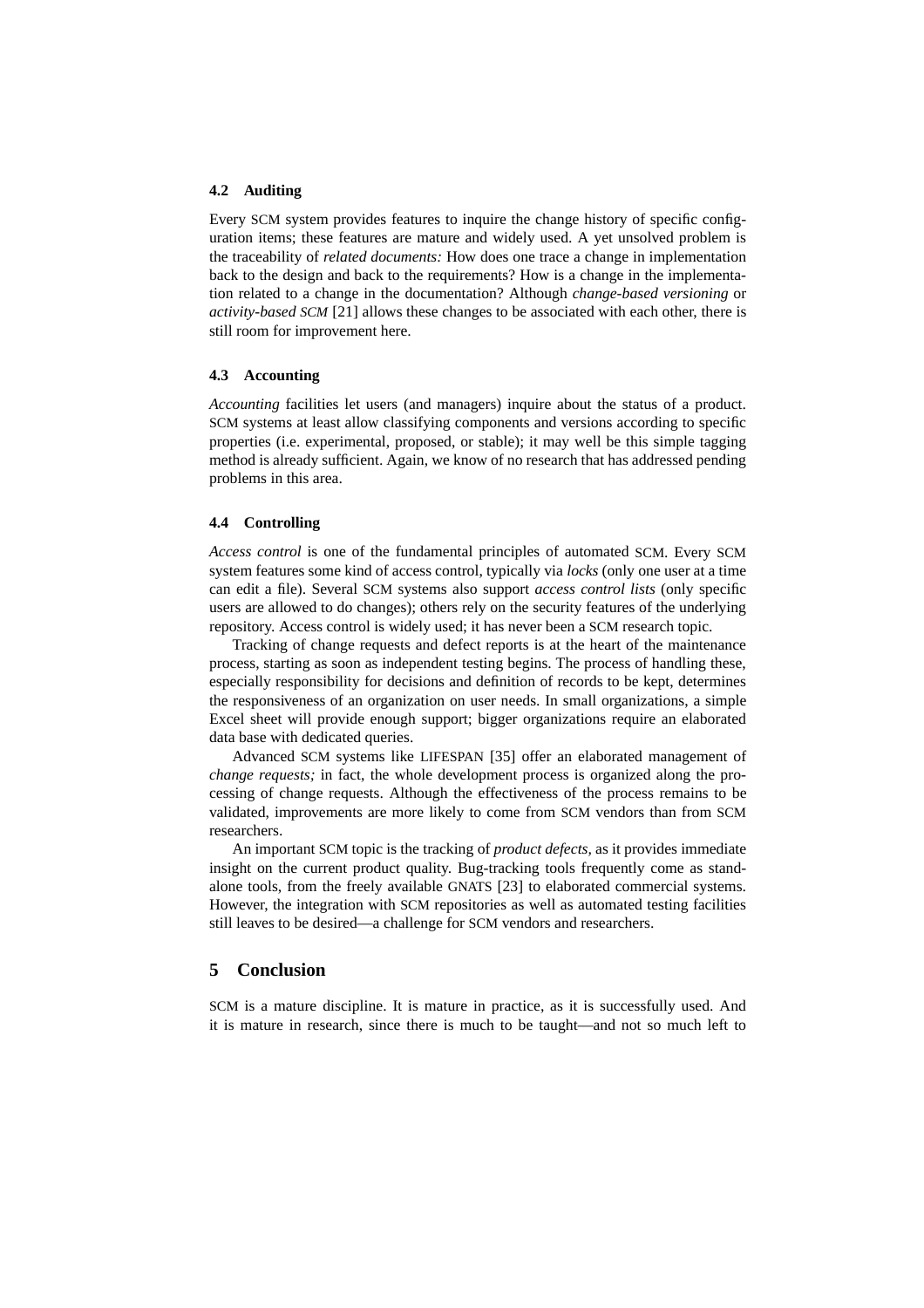be researched. The only two research areas that are considered to have high potential are automated change integration and deployment issues; major improvements are also feasible in wide area connectivity, version management of structures, system modeling, consistency issues, lifecycle support, and integration issues.

Although several well-understood solutions are available, no single SCM system offers all solutions at once. Integration and flexibility are thus still issues for SCM users and SCM vendors—maybe also for SCM researchers, provided they find a way to validate the practical benefits of new SCM models.

Validation is also an issue for this paper, and the state of SCM in general. Upon compiling the tables, it was amazing to see how few hard facts were available to back specific judgements. The most important result of our assessment is that many more SCM experience reports and experiments are needed—*we need to know what we know before we can move on.* We thus encourage the SCM community to prove us right or wrong and look forward to fruitful discussions.

**Acknowledgments.** We thank the participants and organizers of the Dagstuhl Workshop on Software Engineering Research and Education [7] for their suggestions and contributions. Gregor Snelting provided useful comments on an earlier revision of this paper. Walter F. Tichy initiated the discussion on the state of SCM and helped a lot in ranking the individual SCM solutions.

## **References**

- 1. BERLINER, B. CVS II: Parallelizing software development. In *Proc. of the 1990 Winter USENIX Conference* (Washington, D.C., 1990).
- 2. BINKLEY, D., HORWITZ, S., AND REPS, T. Program integration for languages with procedure calls. *ACM Transactions on Software Engineering and Methodology 4*, 1 (Jan. 1995),  $3 - 35$
- 3. BUFFENBARGER, J. Syntactic software merging. In Estublier [8], pp. 153–172.
- 4. BURROWS, C., AND WESLEY, I. *Ovum Evaluates: Configuration Management*. Ovum, Inc., Burlington, MA, 1999.
- 5. CONRADI, R., AND WESTFECHTEL, B. Version models for software configuration management. *ACM Computing Surveys 30*, 2 (June 1998), 232–282.
- 6. DART, S. Concepts in configuration management. In Feiler [11], pp. 1–18.
- 7. DENERT, E., HOFFMAN, D. M., LUDEWIG, J., AND PARNAS, D. L. Software engineering research and education: Seeking a new agenda. Workshop Report 230, Dagstuhl, Feb. 1999.
- 8. ESTUBLIER, J., Ed. *Software Configuration Management: selected papers / ICSE SCM-4 and SCM-5 workshops* (Seattle, Washington, Oct. 1995), vol. 1005 of *Lecture Notes in Computer Science*, Springer-Verlag.
- 9. ESTUBLIER, J., AND CASALLAS, R. The Adele configuration manager. In Tichy [30], ch. 4, pp. 99–133.
- 10. ESTUBLIER, J., FAVRE, J.-M., AND MORAT, P. Towards scm/pdm integration? In Magnusson [20], pp. 95–106.
- 11. FEILER, P. H., Ed. *Proc. 3rd International Workshop on Software Configuration Management* (Trondheim, Norway, June 1991), ACM Press.
- 12. FELDMAN, S. I. Make—A program for maintaining computer programs. *Software— Practice and Experience 9* (Apr. 1979), 255–265.
- 13. FOWLER, G., KORN, D., AND RAO, H. *n*-DFS: The multiple dimensional file system. In Tichy [30], ch. 5, pp. 135–154.